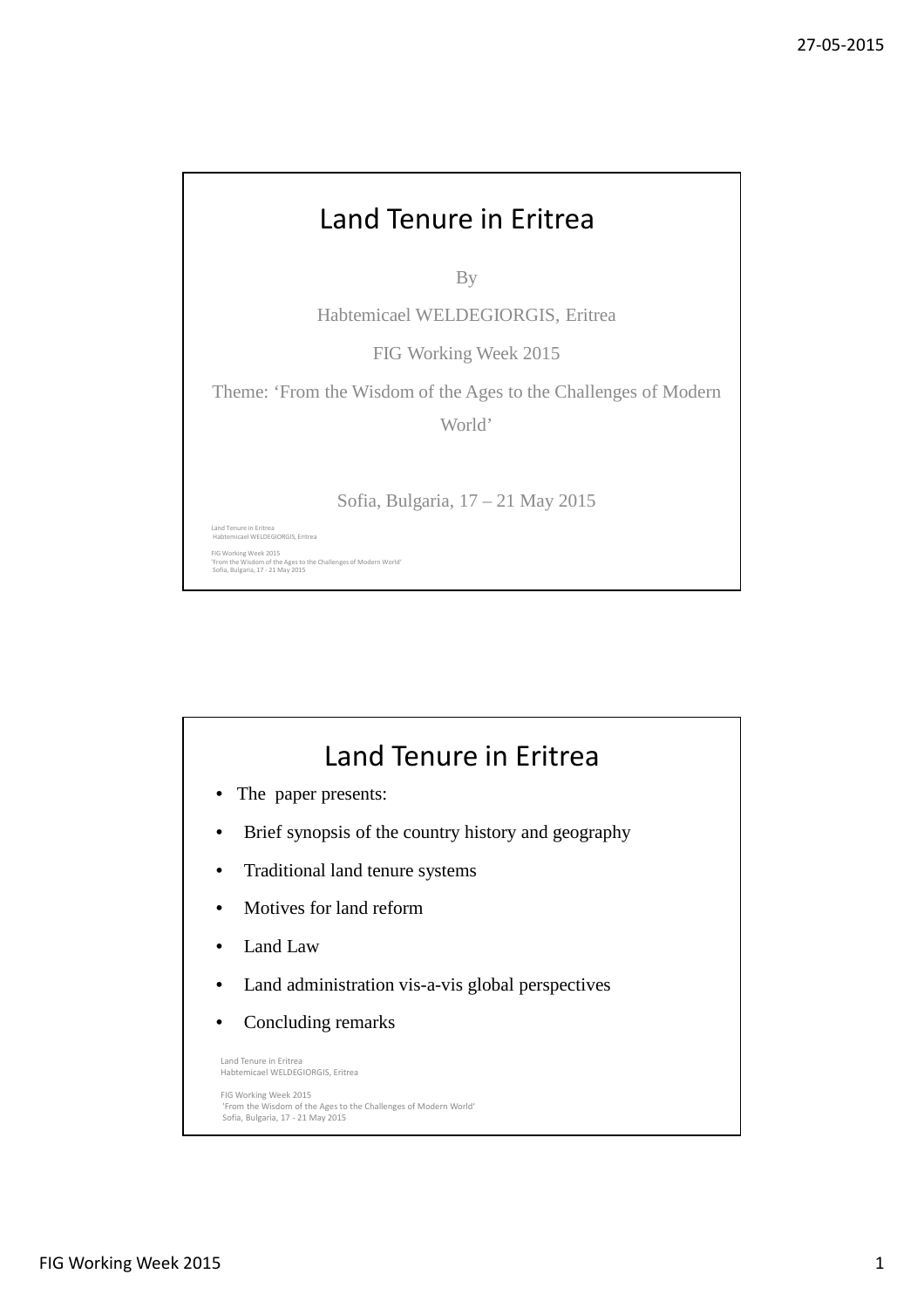

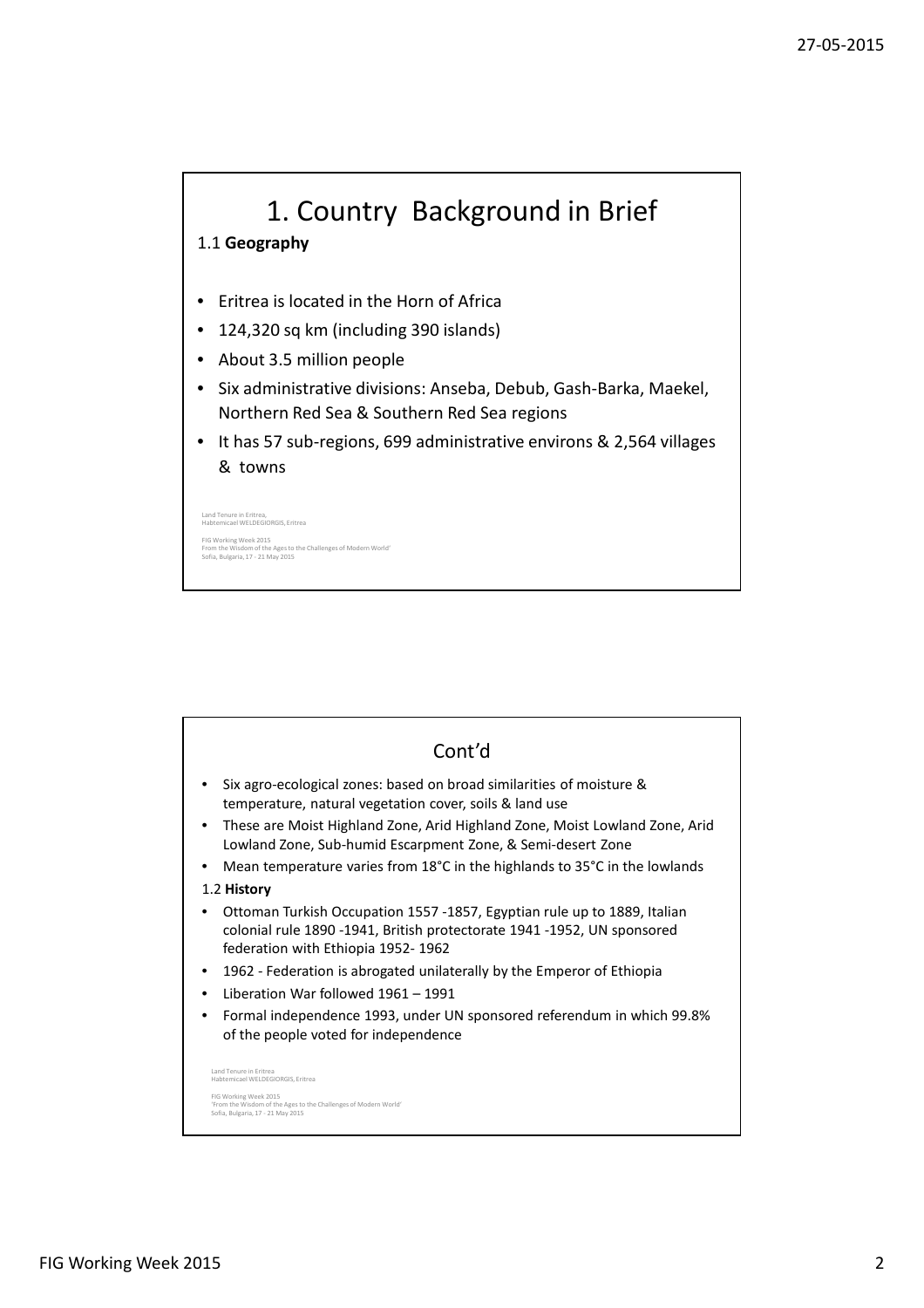

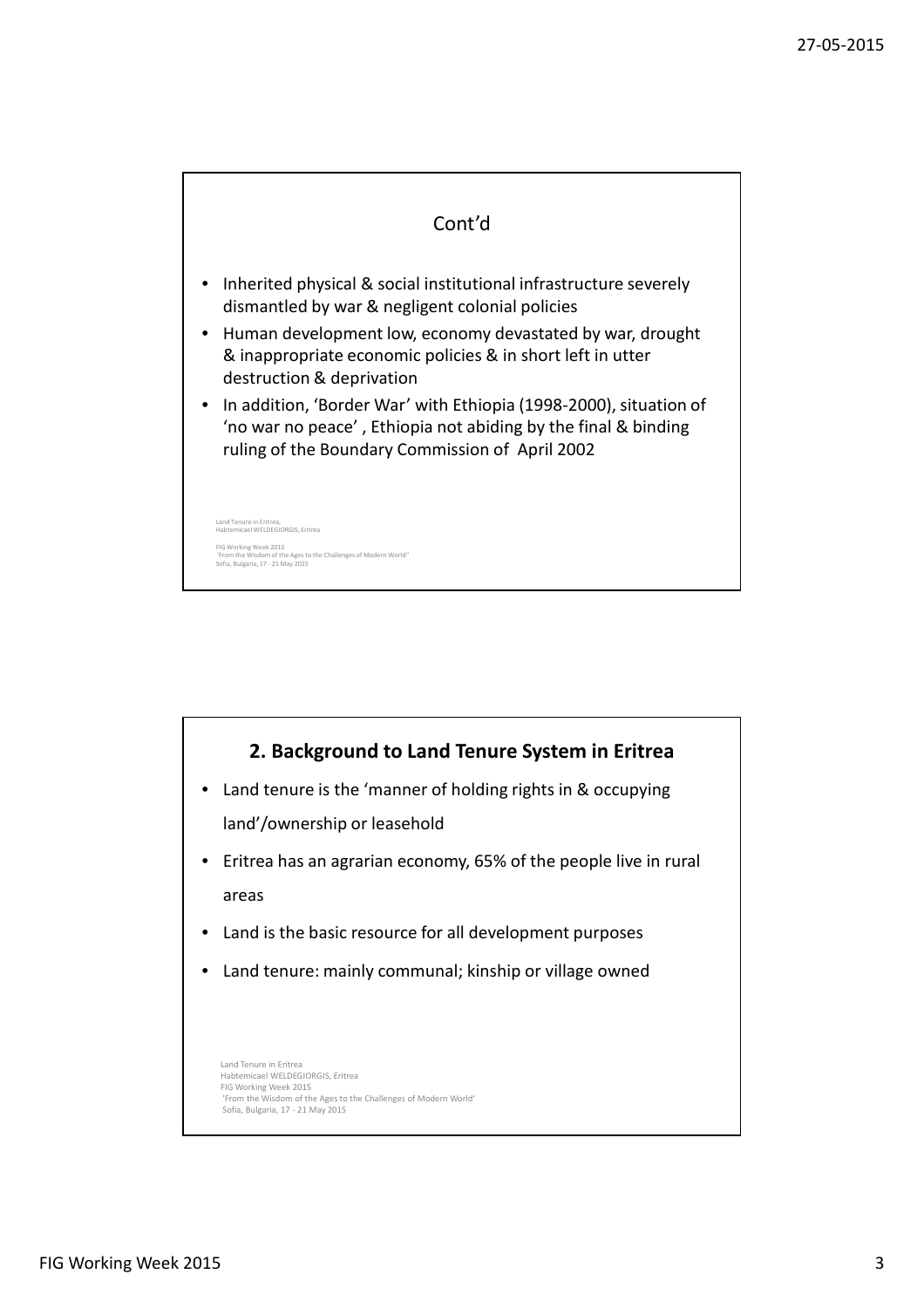

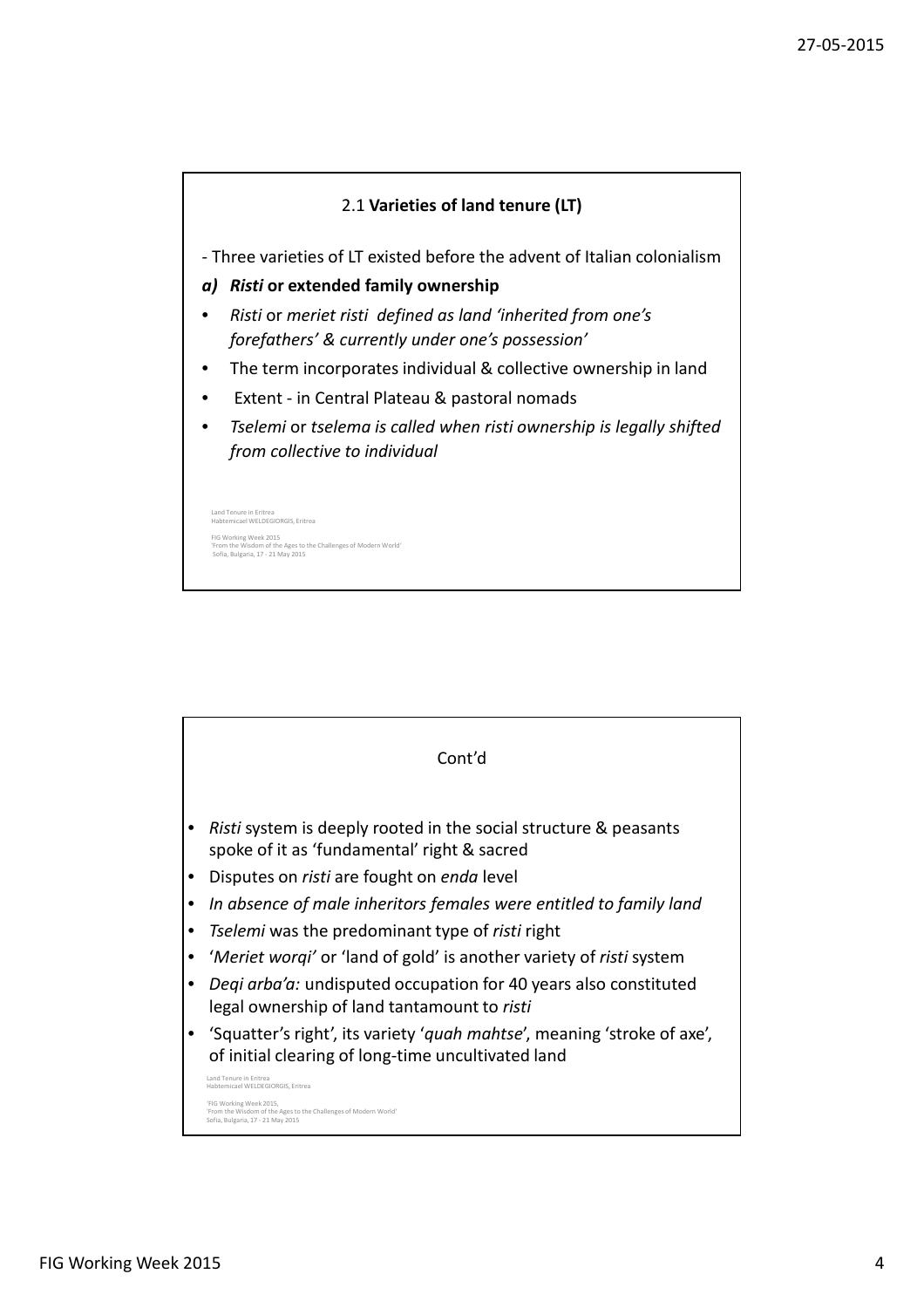

- Land is common property of indigenous inhabitants (*ristegnatat*) of a village
- Late immigrants in the village were called '*maekelai aliet*'
- Allowed the *endas* to make collective decision that provided guidance to village chief in periodic distribution (5-7 years) of land
- *Maekelai aliet were* excluded in the decision-making process
- Qualified members got their share of land at family, immigrants & women (widowed, permanent immigrants, unmarried) levels
- *Allotted land graded according to fertility to ensure equity of distributions: most fertile, medium quality & poor quality*

Habtemicael WELDEGIORGIS, Eritrea FIG Working Week 2015 enges of Modern World Sofia, Bulgaria, 17 - 21 May 2015

Land Tenure in Er

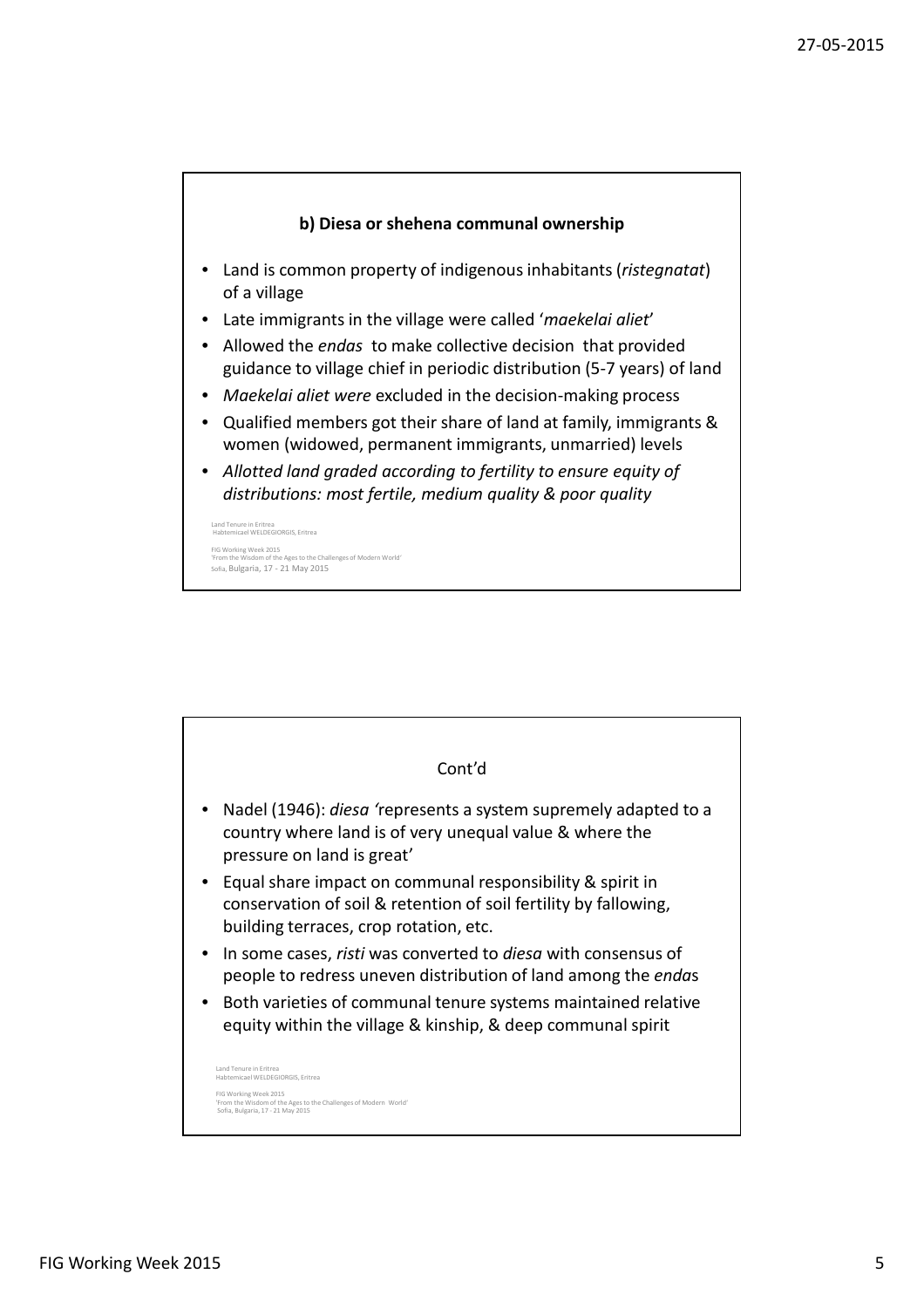

- Land given to individuals or legal entities for services provided military/political support, collection of taxes, etc
- In this way land was granted to military leaders, district chiefs, religious institutions, & few monasteries- *Debre Bizen* & *Enda Selasie*
- *Gulti* granted to religious institutions is called *'rim'*
- *Two varieties: gulti* as entitlement to certain proportion of land production & *risti gulti,* that is, risti right over *gulti*
- *All gulti* lands were free of tribute
- *Gulti* land was neither absolute nor unchallenged

*A fourth variety of land tenure was introduced during Italian rule*

Land Tenure in Eritrea Habtemicael WELDEGIORGIS, Eritrea FIG Working Week 2015 'From the Wisdom of the Ages to the Challenges of Modern World' Sofia, Bulgaria, 17 - 21 May 2015

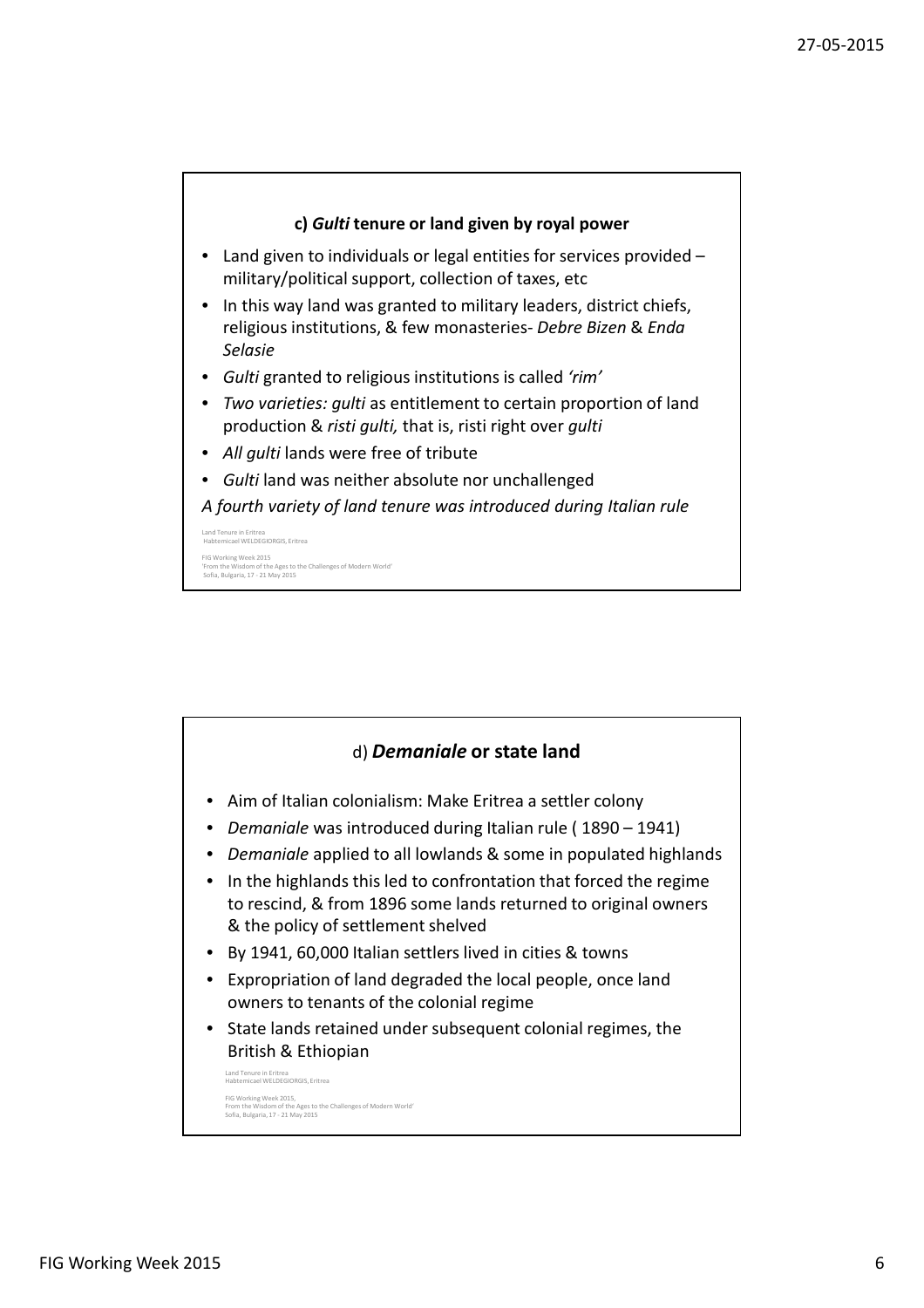## **3. Motives for land reform**

- During successive colonial periods, the two communal land tenure systems ( *risti* & *diesa* )were very useful
- Nadel (1946) 'it represents a system supremely adapted to a country where land is of very unequal value and where the pressure on land is great'
- But later neither retained merits nor cause for continuity
- Traditional hospitality ceased, tendency of exclusion of settlement of foreigners; land rights to be defended by physical force hindering peaceful growth
- Traditional land use practices in farming & deforestation of land, negative impact on food security – cause of famine & poverty

```
Land Tenure in Eritrea
Habtemicael WELDEGIORGIS, Eritrea
FIG Working Week 2015
'From the Wisdom of the Ages to the Challenges of Modern World'
Sofia, Bulgaria, 17 - 21 May 2015
```

| Cont'd<br>Popular understanding supporting the need for more radical land reform<br>The two Liberation Fronts (ELF, EPLF) introduced land reforms, but EPLF's<br>reforms based on advanced version of diesa had broader popular<br>acceptance<br>Land policy: generally related to economic development, social justice<br>and equity, security of tenure, political stability, etc.                                                                                                                                    |
|-------------------------------------------------------------------------------------------------------------------------------------------------------------------------------------------------------------------------------------------------------------------------------------------------------------------------------------------------------------------------------------------------------------------------------------------------------------------------------------------------------------------------|
| Why land reform?<br>Former systems of land tenure and laws too obsolete and incompatible<br>with development strategies of the government;<br>Land disputes were increasingly resurging;<br>Land degradation: diminished land productivity, depletion of forests and<br>vegetation;<br>The rising of population growth and break-down of rural institutions,<br>traditional conservation measures culminated in land shortages,<br>fragmentation, overgrazing, overharvesting of forests, etc<br>Land Tenure in Eritrea |
| Habtemicael WELDEGIORGIS, Eritrea<br>ELC Modeing Wook 2015                                                                                                                                                                                                                                                                                                                                                                                                                                                              |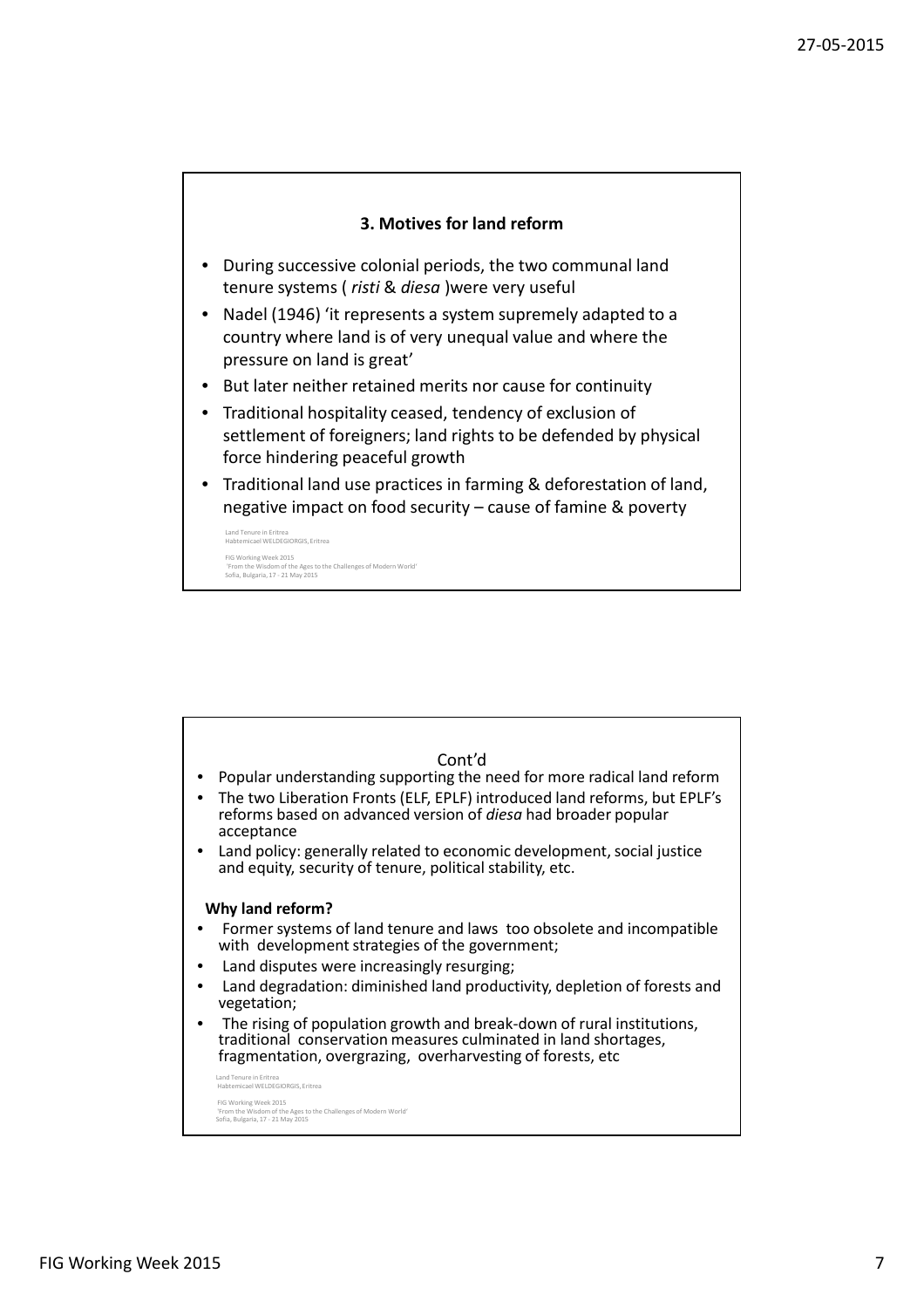## **4. Land Law**

- Land Law issued to address the problems of land tenure
- Main tenets of Land Proclamation NO. 58/1994
	- All land is owned by the state ;
	- The state determines the allocation and use of land;
	- Land is not transferable except when the holder dies leaving minor children;
	- Citizens ( $\geq$ 18 years) have equal right to *tiesha* land (residence plot in village);
	- Farm land is allotted on usufruct basis to those who earn their living by farming for life-time of the individual;
	- Leaseholds are provided for housing, commercial and other social services, and lease period varies from 10- 60 years, but contract can be renewed;
	- Women have equal rights to land as men;
	- The state has the powers to take land deemed necessary for national development by paying fair and adequate compensation for property built on it

Land Tenure in Eritrea Habtemicael WELDEGIORGIS, Eritrea FIG Working Week 2015 'From the Wisdom of the Ages to the Challenges of Modern World' rrom the wisdom of the Ages to<br>Sofia, Bulgaria, 17 - 21 May 2015

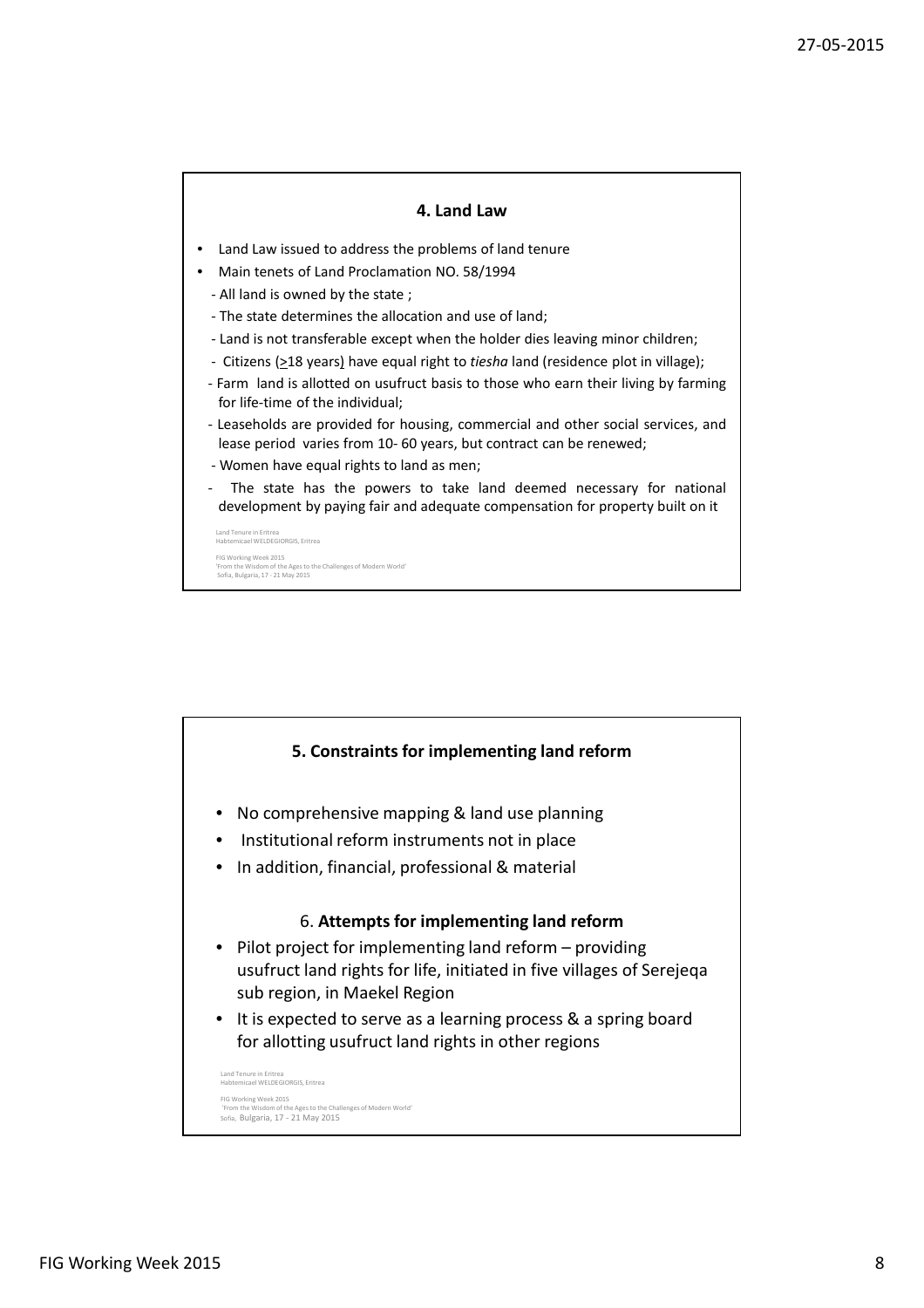

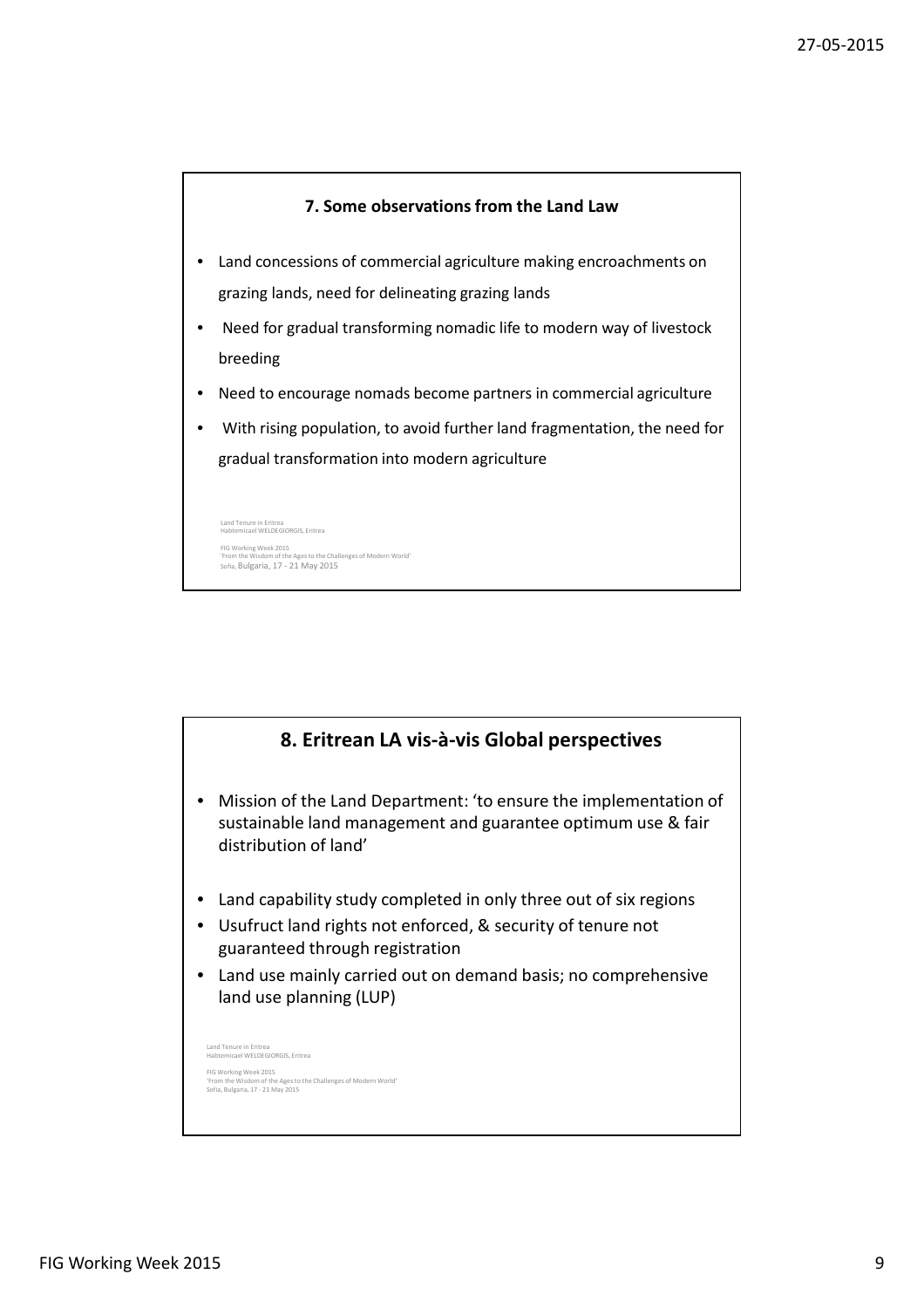